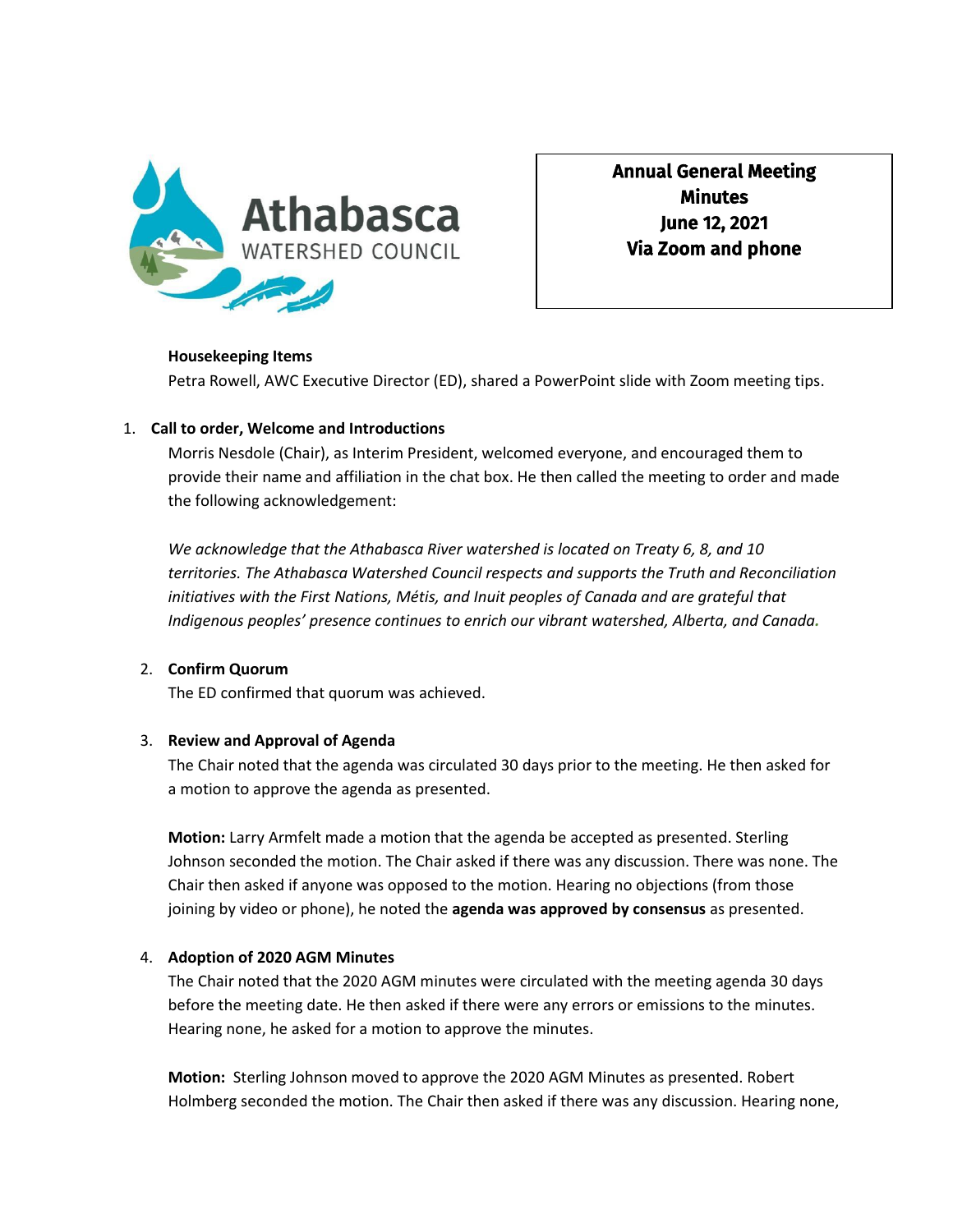he asked if there was anyone opposed to the motion. There was none. **The motion was approved by consensus.**

## 5. **Chair's Report**

As Interim Chair, Morris Nesdole provided the following Chair's report:

*On Behalf of the Athabasca Watershed Council Board of Directors, I am pleased to provide you with this short report. Despite it being a challenging year with the pandemic, and despite having the to do our business differently, the AWC managed to carry on its regular activities, as was reported in the AWC 2020-21 annual report; which is now available on the website.* 

*Meeting four times throughout the year, the Board managed to conduct its regular business, including strategic planning, budgets, staffing and other operational issues. The Board presented and the membership approved a new set of bylaws. The Board began the process to review and renew its policies and practices to ensure alignment with the new bylaws and began work on updating other operational documents. Our Administration also engaged the support of a consultant to update and renew the Employee Handbook.* 

*I want to thank all of the board members for this work, I would also like to acknowledge my fellow officers (Sterling Johnson, Vice Chair, Robert Holmberg, Secretary and Brian Deheer, Past President) as well as the standing and ad-hoc committee members, who took on additional duties throughout this challenging year.* 

*Turning to the watershed science aspect of the Council, the Board was very pleased to see the AWC Technical Committee, chaired by Directors Robert Holmberg and Dan Moore, approve a draft of the Integrated Watershed Management Plan, which you will be hearing more on a little later in the agenda. We are also excited to see the work of Sarah MacDonald, our Watershed Science Coordinator, who is developing programs for riparian restoration in the Pembina sub-watershed and benthic invertebrate sampling in the headwaters. We hope you will all tune in to Sarah's webinar on the Pembina Riparian Restoration project on June 29 at 10:00 am. Details can be found under Events on our webpage.*

*Education and outreach activities are core to our mission. These efforts have been the hardest hit by the Covid restrictions which severely limited our ability to meet with people out in the watershed the past year. Despite these challenges, Indah Holmberg, our Administration and Communications Coordinator, has been working with the Communications, Education and Community Engagement Committee, chaired by Director Lavone Olson. They managed to keep everyone updated on activities. On top of this they coordinated the annual photo contest and produced an AWC calendar which is successful in building awareness of the AWC and its work.* 

*We are very thankful to all of our funders and supporters who provided both in-kind and financial support. In particular, Alberta Environment and Parks provided core funding for the last year, and*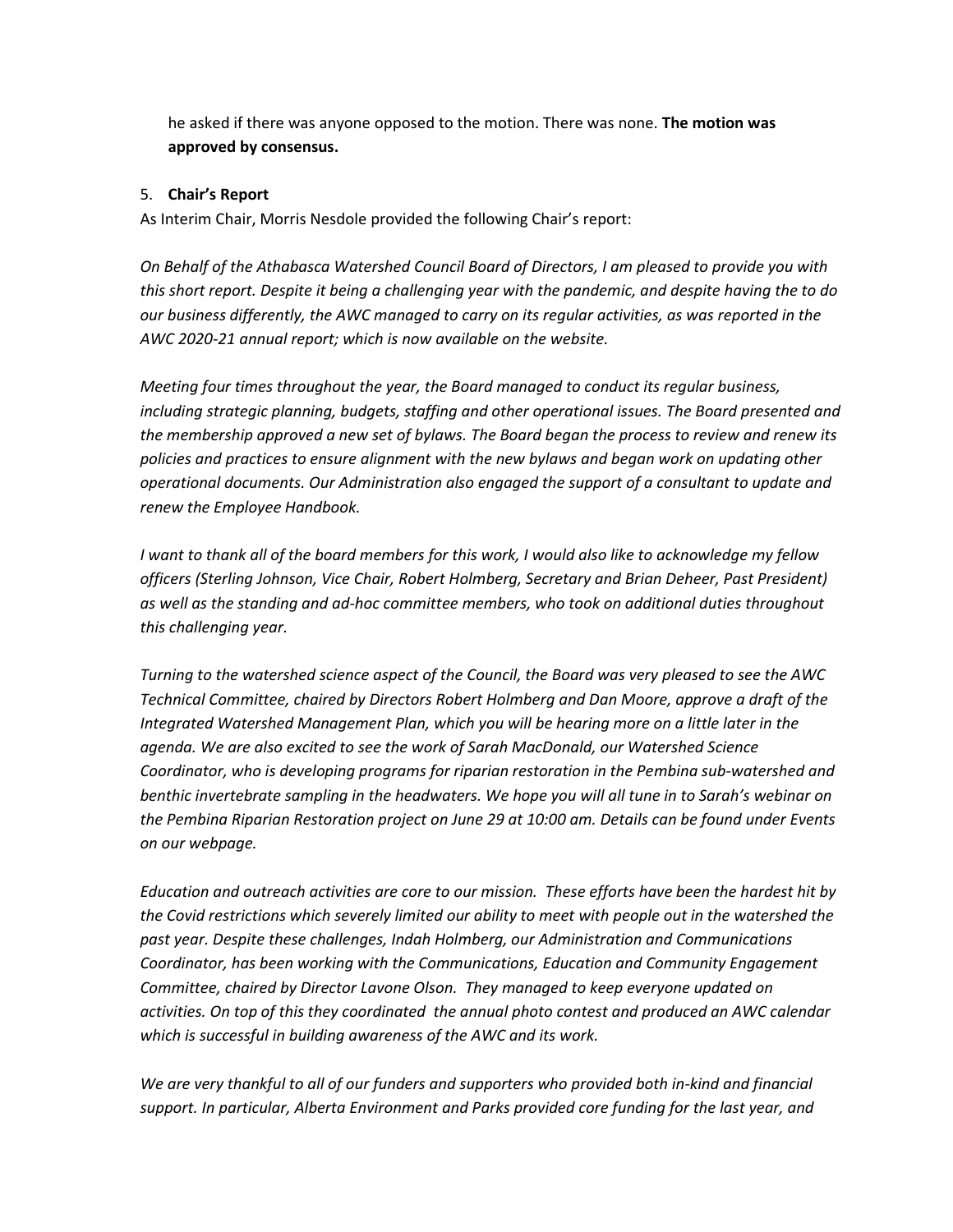again for the new fiscal year of 2021-22. This support allows us to keep staff on the payroll, who in *turn provide much-needed secretariat support to the Board of Directors and its Committees in order to do their work.* 

*We are also very grateful to Alberta Conservation Association, Alberta Ecotrust, Government of Alberta Watershed Resiliency and Restoration Fund, TD Friends of the Environment Foundation, Plains Midstream, Trans Mountain and a number of individual donors for project dollars which allow us to undertake meaningful technical and engagement work on the ground. Without this support, much of our accomplishment would not have happened.*

*As noted earlier in the year, we regretfully said goodbye to our previous Executive Director Janet Pomeroy (we wish her all the best in her retirement), and we welcomed Petra Rowell in her place. We also said goodbye to some long-standing board members. I would like to say a huge thank you to Tom Weber, a founding member of the AWC, for his long-standing commitment and time spent on the AWC Board. Tom was a member of the Clearwater River Committee since it began in 1994 through to the Clearwater's designation as Alberta's first Canadian Heritage River outside of a national park in 2003. He participated as a member of the Athabasca Watershed Planning and Advisory Council Initiators' Group and was elected to the first Board of the Athabasca Watershed Council, remaining on the board until resigning earlier this year. Tom has moved out of the Athabasca watershed and is pursuing new opportunities in his new community in southern Alberta. We wish him the best and will be sending him a small token of our appreciation.* 

*I personally would also to thank all the rest of the board members, including outgoing, returning and brand new! The AWC board is large and diverse, reflecting the diversity of the Athabasca River watershed – from its headwaters in the Rocky Mountains to its outflow in the Canadian Shield. Despite this diversity, we are all working towards a shared vision of a watershed and we each embrace our motto of "our watershed, our responsibility". With a committed board, active committees, dedicated staff and unlimited opportunities, we look forward to moving the Athabasca Watershed Council forward. I would like to end by asking for a motion to accept my report as information.* 

**Motion:** Paula Evans made a motion to accept the Chair's Report as information. Robert Holmberg seconded the motion. The Chair asked if there were any questions or discussion. Hearing none, he asked if anyone was opposed to the motion. There were none. **The motion was approved by consensus**.

The Chair then introduced Petra Rowell, Executive Director, to provide a presentation and overview of the AWC's draft Integrated Watershed Management Plan (or IWMP).

### 6. **IWMP Presentation**

Petra provided an overview of the events leading up to the province's development of the Water for Life strategy. She discussed the mandate of Watershed Planning and Advisory Councils, in particular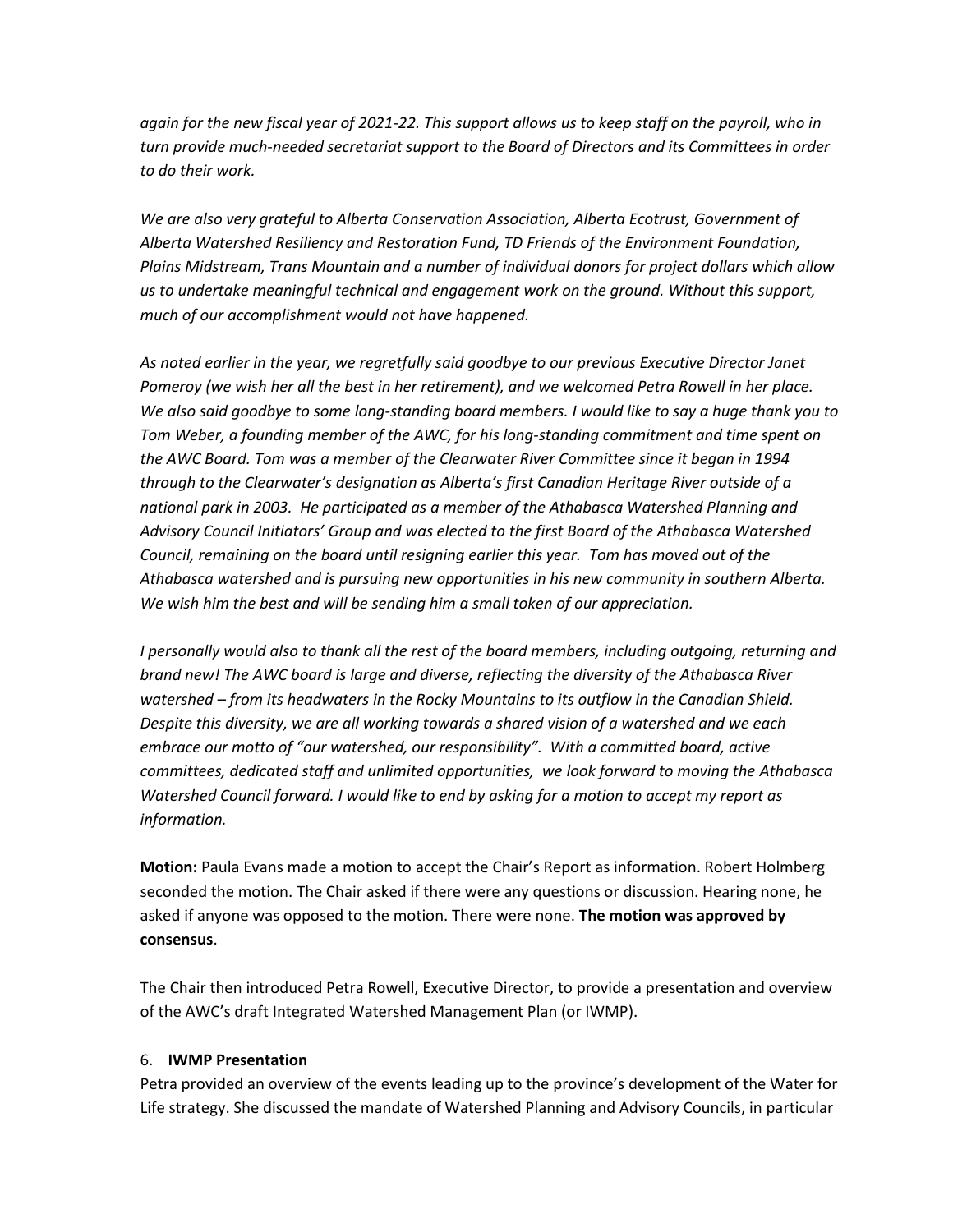their role in watershed assessment and management planning. She then described the eight goals in the AWC Integrated Watershed Management Plan and encouraged members to provided feedback on the current draft, which is posted on the website at [https://awc-wpac.ca/iwmp/.](https://awc-wpac.ca/iwmp/) During the question period, the impact of fracking and SAGD on water, groundwater studies/inventories, groundwater contamination from waste sites, source water protection planning, barriers to safe secure drinking water, sub-basin watershed management planning and Indigenous engagement were raised as areas requiring further work. There was also a question about the definition of water and a note that the *Water Act* defines a water body. It was also suggested in the chat box that a natural capital assessment be done for the Athabasca River watershed, similar to work being done for the Mackenzie River Basin.

It was also noted that for those looking for more information on the AWC riparian project to see the website page here [https://awc-wpac.ca/event/2021/6/29/the-state-of-riparian-areas-in-the](https://awc-wpac.ca/event/2021/6/29/the-state-of-riparian-areas-in-the-pembina-river-watershed/)[pembina-river-watershed/](https://awc-wpac.ca/event/2021/6/29/the-state-of-riparian-areas-in-the-pembina-river-watershed/) or join in the upcoming riparian webinar, see [https://awc](https://awc-wpac.ca/event/2021/6/29/the-state-of-riparian-areas-in-the-pembina-river-watershed/)[wpac.ca/event/2021/6/29/the-state-of-riparian-areas-in-the-pembina-river-watershed/.](https://awc-wpac.ca/event/2021/6/29/the-state-of-riparian-areas-in-the-pembina-river-watershed/) Also, two books, Tom's River, by Dan Fagin, and Watershed, by Doreen Vanderstoop were recommended reading.

**Health Break: A 10-minute health break was taken before proceeding to the next agenda item.** 

# 7. **Financial Statements, Auditors Report, and Selection of Auditors for 2021-22**

As Treasurer, Morris Nesdole provided the following report:

*I will start this agenda item by thanking our Executive Directors, past and present, for maintaining the AWC accounting records and for providing the year-end documents to our auditors. I would also like to thank our accountants, Kingston Ross Pasnak, for conducting this year's review and providing the financial statements in time to distribute to meeting attendees, done earlier this week. I would also like to introduce Jared Harmata, who is here today on behalf of our accountants Kingston, Ross, Pasnak, and who will speak to the review report in just a few minutes.* 

*But first, as AWC Treasurer, I would like to say a few words about our finances for the 2020-21 fiscal year.* 

*Revenues are obviously our lifeblood: without them, we cease to exist. For the fiscal year of 2020- 21, core operational funding of \$200,000 was again provided by Alberta Environment and Parks. This amount will also be received this coming fiscal year. After that, GOA support is unknown – hence it is key that we find alternative sources of funding in the next year in order to secure our future. If you are thinking about becoming involved in the work of the AWC, we could use more volunteers on the Finance and Fundraising Committee. Or even if you have an idea about a funding opportunity, please contact me or Petra.*

*On the project side, we are very fortunate over the past two years to have received \$387,500 for the Pembina Watershed Shoreline Restoration Project with funds coming from the GOA Watershed*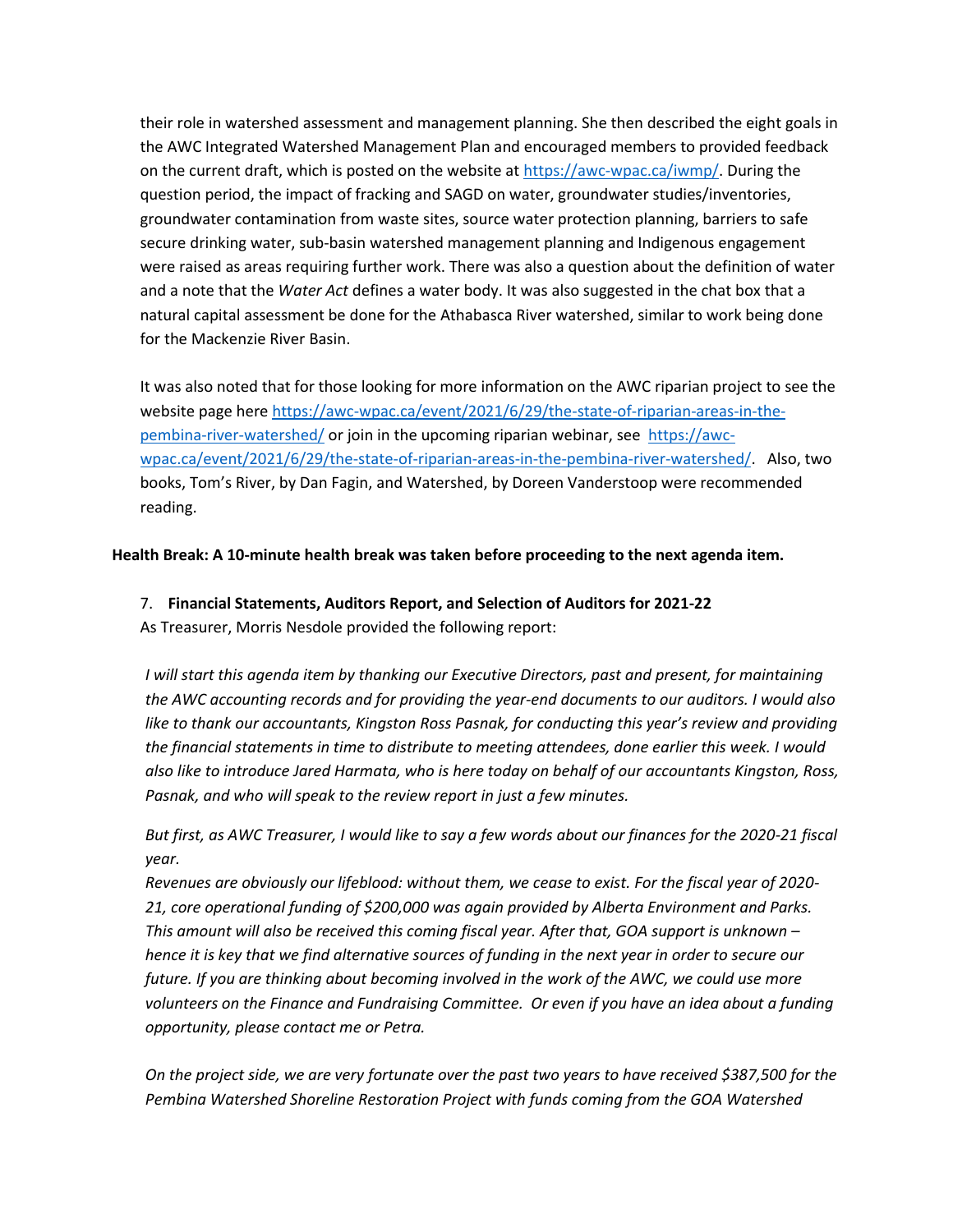*Resiliency and Restoration Program, as well as corporate donations from Plains Midstream and Trans Mountain. About half of these dollars were expended in 2020-21 with the remainder to be spent as we continue to roll out the program this year and next. You can read about the Pembina project on our webpage, where you will also find the riparian assessment reports which these dollars have funded.* 

*We also received \$7,500 from Alberta Ecotrust in 2020-21 to be used in the Upper Athabasca Biomonitoring project. While some preparation was undertaken in the past year, the bulk of funds will be expended in the new fiscal year. An additional grant of \$3000 from the Alberta Conservation Association has been received this year to supplement the program.* 

*For education and outreach activities for youth, we received a small grant last year from TD Friends of the Environment Foundation, however because of Covid protocols, we have had to re-think our youth/family educational programs. We still expect to expend these dollars this year, using the annual photo competition and calendar to engage youth in watershed activities.* 

*Finally, we received a number of private donations, and we cannot emphasize how important these are. Donations can be used to fill gaps where grant dollars may not be available for operating expenditures. We also want you to know that the donation button on our website is now linked to the ATB Cares program which matches donations up to 20%. We really need our members to tell their family, friends, colleagues that if they like the work that the AWC is doing, to please consider going online and donating on our website. Is really quick and easy, and as we are a registered charity, you will quickly get a charitable tax receipt.* 

*Finally, you will see we made a little bit of interest revenue last year. This is a bit of an artifact of having received the large WRRP grants in previous years, and only starting to expend it in the current year. Hence, we do not expect to see as much interest revenue going forward.* 

*On the Expense side, I have talked a bit already about project grants and expenditures. On the operational side, staffing is our biggest expense (about 80% of our operational budget) but of course, without staff, we would not get as much done! The remainder of our core operational funds go towards maintaining our society status as well as our office in the Train Station in the Town of Athabasca, and towards the cost of board and committee meetings. The one good thing that has come from our collective pandemic experience, is that travel costs for meetings is way down. However, we also all feel the emotional loss these opportunities to socialize bring us, for which we cannot put a price on. Going forward, we will have to find the right balance of cost savings from meeting virtually, and the increase in expenditure to physically meet throughout the watershed, which helps to build relationships and networks.* 

*At the bottom of the income statement, after the accountants added in Depreciation and GST Expenses, you will notice that we show a small loss. At the end of the year (i.e., on March 31, 2021)*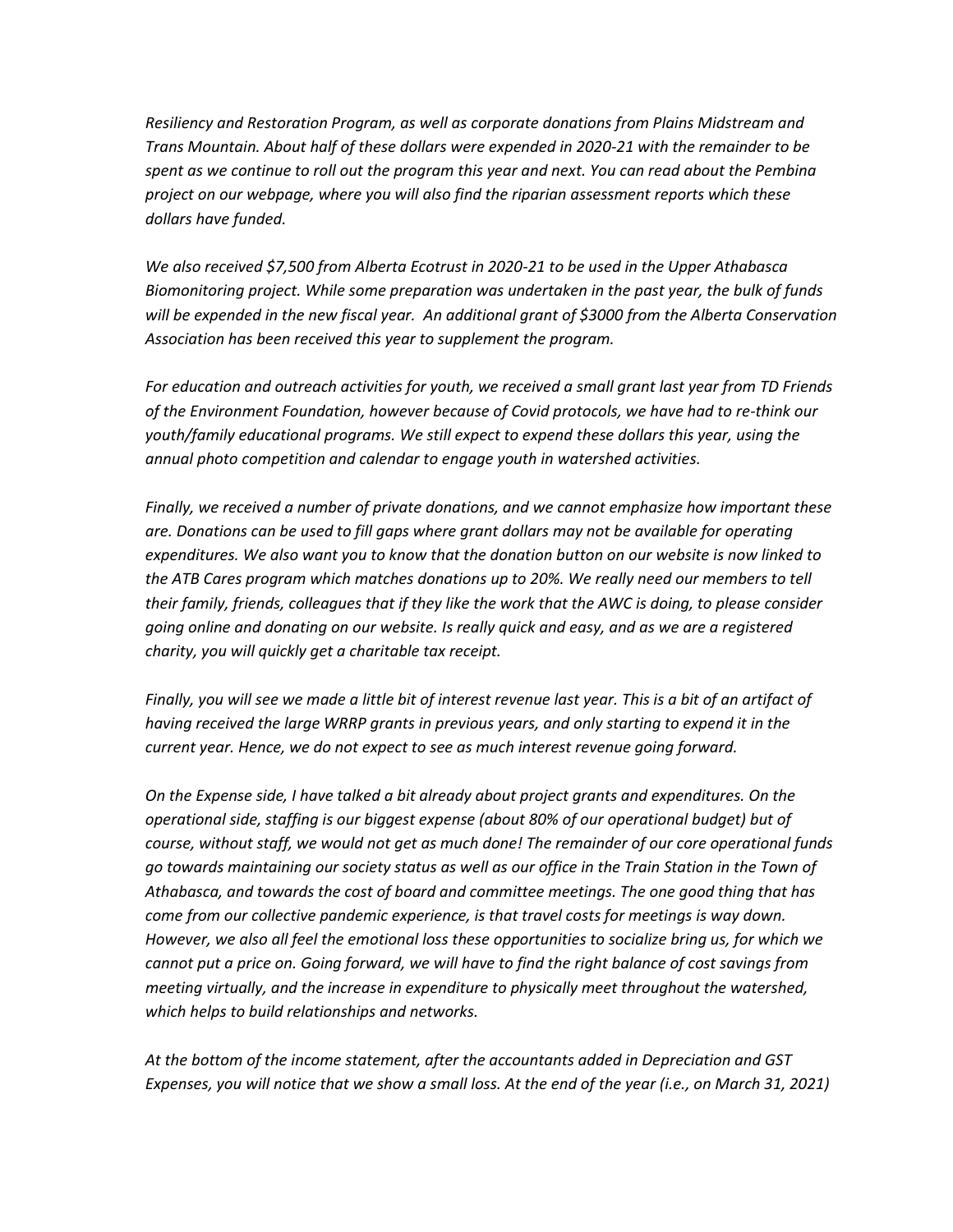*as per the balance sheet, we had remaining savings (not dedicated to grants and project deliverables) of approximately \$80,000.* 

*With that quick overview, I will now ask Jared Harmata, to say a few words about the review of the financial statements undertaken by Kingston, Ross and Pasnak.* 

Jared Harmata provided a summary of the financial statements which accurately reflect AWC position on March 31, 2021, and which had been circulated to members six days before the meeting. He clarified that KGP undertook a 'review', not an 'audit', which provides limited assurance of statement accuracy and adherence to principles of accounting for non-profits. Although there were no significant findings or concerns raised by the review, he did note the AWC's dependency on GOA as the major funder for operations is a significant risk to the organization.

Morris then thanked Jared for his report and asked if there were any questions for Jared or himself. Hearing none, he asked for a motion to approve the financial statements for the year ended March 31, 2021, as presented.

**Motion:** Monica Grant made a motion to approve the 2020-21 Financial Statements as presented. Robert Holmberg seconded the motion. Morris asked if there was any discussion. Hearing none, he asked if anyone was opposed to the motion. There were none. The motion to approve the 2020-21 financial statements as presented was **approved by consensus**.

**Motion:** As Treasurer, Morris then made a motion that Kingston Ross Pasnak LLP Chartered Professional Accountants be retained as Athabasca Watershed Councils Auditors for the year 2021- 2022. Monica Grant seconded the motion. Morris asked if there was any discussion. Hearing none if asked if there were any opposed to the motion. There was none. **The motion was approved by consensus.** 

Morris then thanked Jared for attending on behalf of Kingston Ross Pasnak. Jared thanked Morris for the invitation and noted that KRP values the relationships it has with its clients. He also thanked AWC staff for providing files and responding to questions in a timely manner.

## 8. **Membership Fees**

The Chair noted that AWC membership fees are presently set at \$0. He then made a motion as follows:

**Motion:** Morris made the motion that membership fees are kept at \$0 for 2021-22 but that it goes back to the board to discuss setting a Membership fee structure for presentation for approval at the 2022 Annual General Meeting. Sterling Johnson seconded the motion. The chair then asked if there was any discussion. Several points were raised, summarized as follows:

- A survey of members in 2019 agreed that the membership fee should remain at \$0.
- We need to develop a business case, showing both pros and cons of collecting a fee.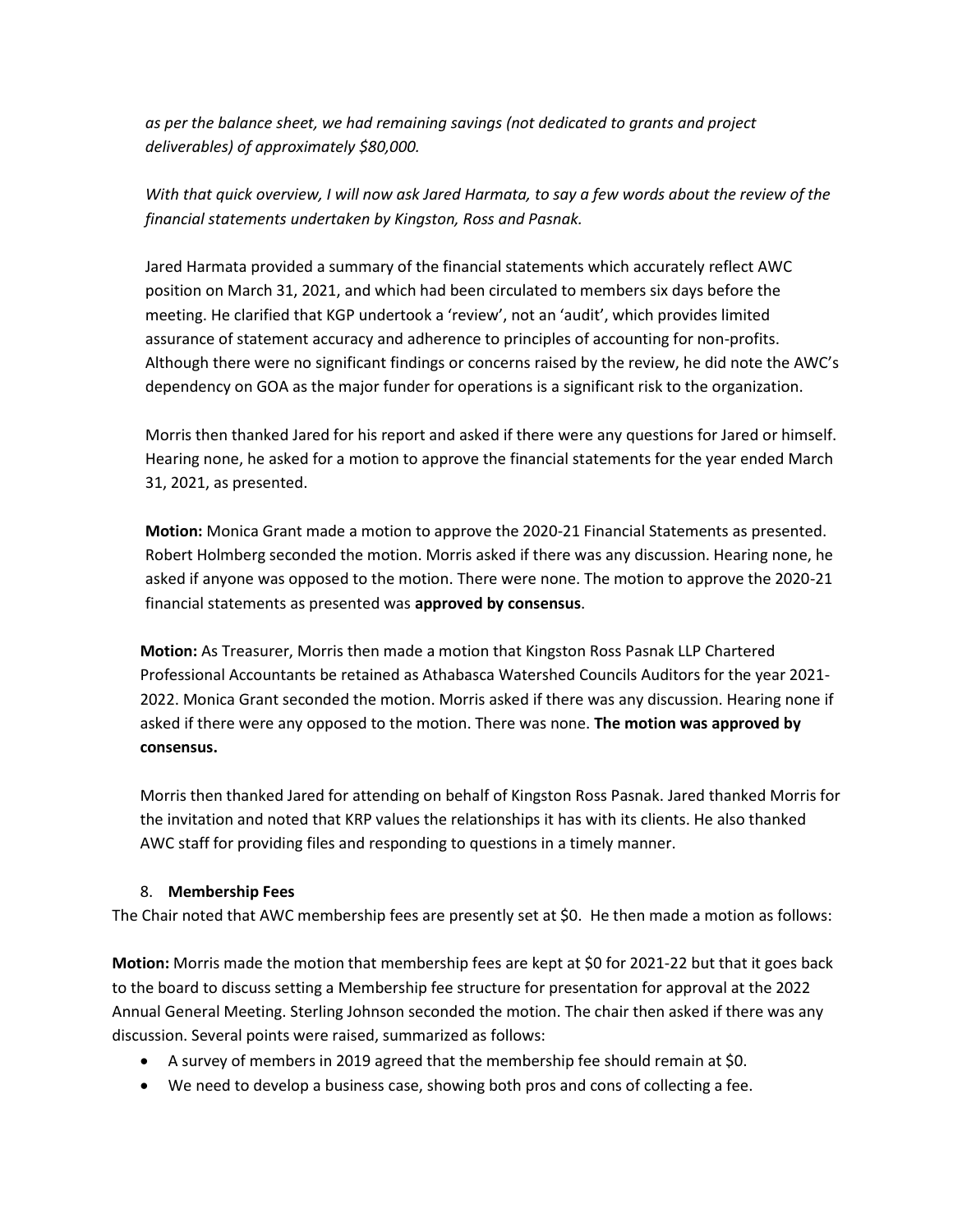- We could ask for a small donation, rather than a set fee.
- Given current economic circumstances, we need to look at all expenses including honorariums, travel costs, etc. We also need to look at how to improve revenues.

After some discussion, with several members stating they were against an increase in the fee, the two parts of the motion were separated. That is, there was consensus that the fee remains at \$0 for 2021-22 [this portion of the motion was approved by consensus]. And it was noted that it is up to the board if they want to examine fees and bring a proposal back to the next AGM (i.e., no motion required). The Chair thanked everyone for the great discussion.

## 9. **Elections 2021**

The Chair noted that, as per the Board Terms of Reference, nomination papers must be received by administration seven (7) days prior to the AGM and that nominations will not be accepted from the floor. He then thanked everyone who put their name forward. He then introduced the Presiding Officer, Colleen Powell, Mayor of the Town of Athabasca and an Alternate on the AWC board, to walk us through the elections portion of the AGM.

Colleen noted that the list of nominees was provided in the meeting supplementary package. Please note there was one small change from the document that was circulated last week with Marv Fyten agreeing to be nominated for the Small Agricultural Producer seat, rather than Health or Environment.

The following board seats that are up for election have received a single nomination, and hence the nominees can be accepted through a motion for acclamation. This includes:

- a. **Government: Municipal (Upper Basin)** Yellowhead County (Lavone Olson)
- b. **Governments: Municipal (Middle Basin)** Town of Athabasca (Larry Armfelt)
- c. **Governments: Municipal (Lower Basin)** Lac La Biche County (Sterling Johnson)
- d. **Industry: Forestry** Alberta Forest Products Association (Dan Moore)
- e. **Industry: Oil and Gas** Suncor Energy (Janice Linehan)
- f. **Industry: Small Agricultural Producer** Marv Fyten
- g. **Indigenous**: Cleo Reece, Fort McMurray First Nation
- h. **Health or Environment:** Brian Deheer
- i. **Stewardship:** Crooked Creek Conservancy (Paula Evans)
- j. **Research or Academia** Nominations received: Robert Holmberg

Colleen then asked for a motion to accept by acclamation the slate of Directors as presented.

**Motion:** Heather Stocking made a motion that the slate of nominees be accepted by acclamation. Harvey Scott seconded the motion. Colleen asked if there was any discussion on the motion. Morris Nesdole asked to make a friendly amendment to the motion, removing the Industry Small Agricultural Producer seat and nominee Marv Fyten from the slate of candidates, stating concerns with the nominee's lack of affiliation with an agricultural organization. Laura Pekkola seconded the amendment.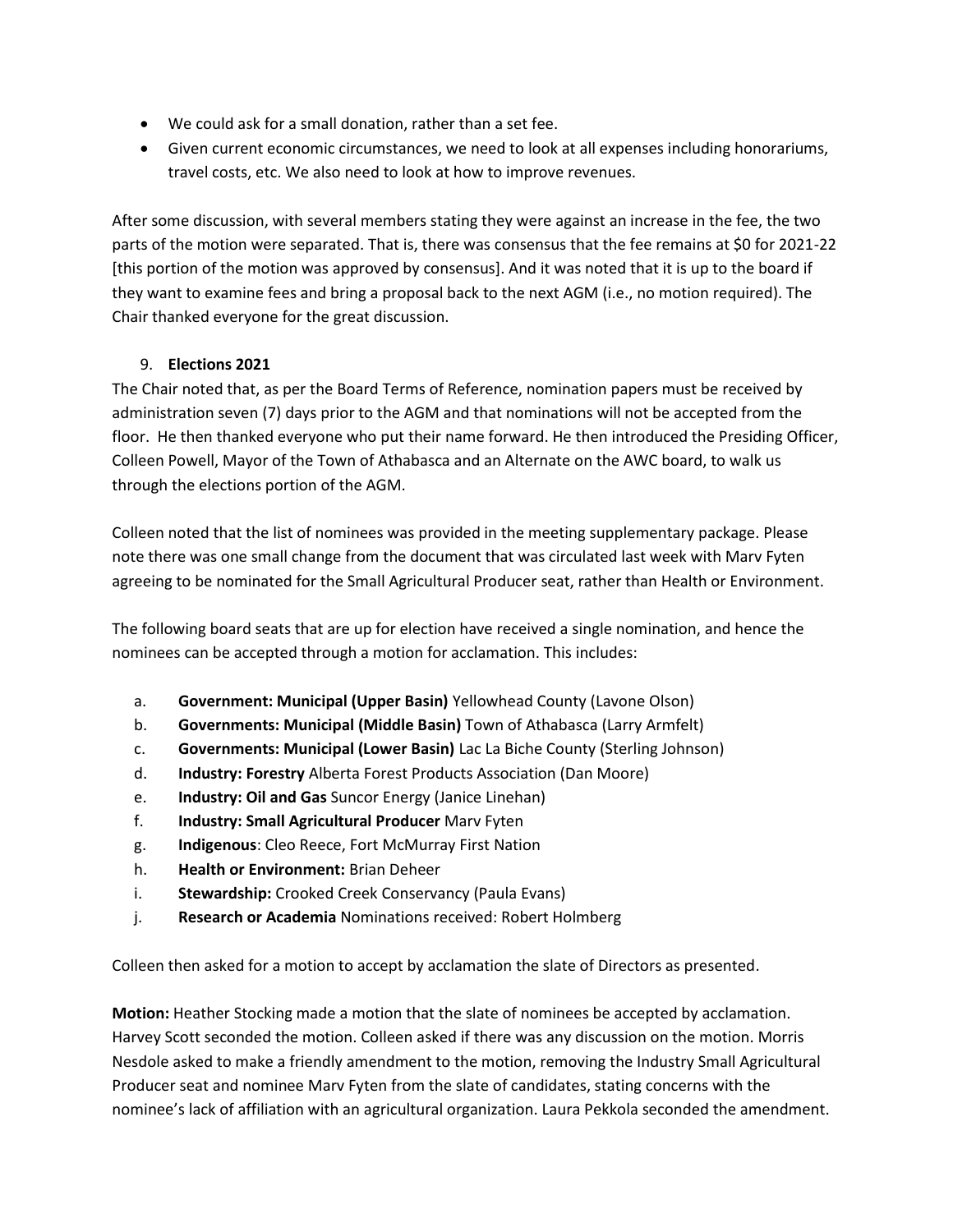Colleen then invited Marv to take 2-3 minutes to speak to his qualifications for the Small Agricultural Producer seat. After hearing from the nominee about his experience in the agricultural sector, and after a procedural question about splitting the friendly amendment from the initial motion, the Presiding Office asked if there were any in favor of the friendly amendment. There were none. She then asked in regard to the initial motion, if any were opposed to the slate of nominees as presented being acclaimed. None were opposed. The motion was approved by consensus. The Presiding Office then handed the proceedings back to the Chair.

The Chair then thanked Colleen for presiding over the elections. He also thanked everyone for the good discussion and for finding our way to consensus. He then reminded everyone that there are still board vacancies, and we all need to work to find good candidates, to grow our sector networks and expand our sphere of influence.

## 10. **Question Period**

The Chair noted that it is a requirement of the bylaws that the AGM include a section for members to ask questions. He then invited any questions from attendees about today's proceedings or any other comments, suggestions, input on any aspect of the AWC's work going forward. Comments/questions included the following:

- Q. In regard to the WPAC collective submission to the House of Commons Standing Committee on Environment and Sustainable Development looking for input on formation of a Canada Water Agency, did the AWC sign onto the letter? A: No, we did not. We ran out of time to get to consensus, but some of our input was included in the document and the exercise helped us to refine our process for being involved in similar initiatives in the future.
- Marv took the opportunity to thank everyone for supporting his acclamation.
- Several members noted despite the challenging year, they are excited to see the AWC moving forward and getting engaged in current water topics.
- There was brief discussion about the desire to meet in person and when this might happen.
- There was a question regarding the election of officers: this will be carried out by the board at their June 24 board meeting.
- There was some discussion about board meeting materials. Petra noted that meeting dates and materials are publicly available / posted on the website under "Events". If you have any problems finding/downloading documents, please contact her at [executive.director@awc](mailto:executive.director@awc-wpac.ca)[wpac.ca.](mailto:executive.director@awc-wpac.ca)

# **11. Closing Comments**

The Chair again thanked everyone for taking the time on a Saturday to attend the meeting. He also thanked everyone for supporting the work of the AWC. He then asked for a motion to adjourn.

**Motion:** Monica Grant made a motion to adjourn the meeting. Brian seconded the motion. The Chair asked if there was any final questions or discussion. There was none. The meeting was adjourned at 3:50 p.m.